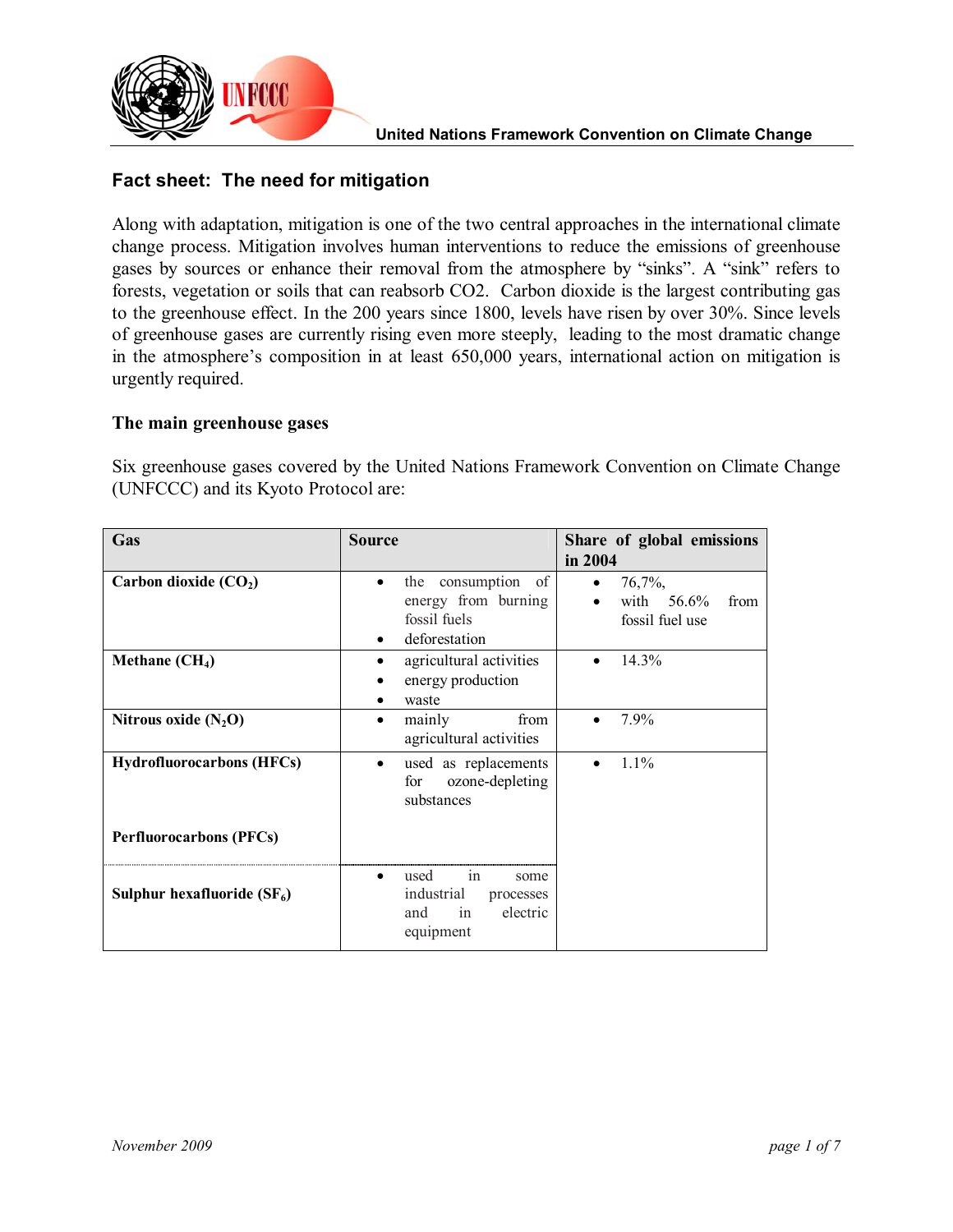



Share of global greenhouse gas emissions by major sectors

- Over the last three decades, all greenhouse gas emissions increased by an average of 1.6% per year with  $CO<sub>2</sub>$  emissions from fossil fuels use growing at 1.9% per year. The largest growth in greenhouse gas emissions has come from energy supply and road transport.
- The current rates of deforestation, including tropical deforestation in South America, Africa and Asia, contribute to more than 20% of human-caused greenhouse gas emissions, making deforestation across the globe a significant contributor to human-induced climate change.

## **Current mechanisms for emission reductions**

The ultimate objective of the United Nations Framework Convention on Climate Change (UNFCCC) is to stabilize atmospheric concentrations of greenhouse gases at a level that will prevent dangerous interference with the climate system.

| Concentration level before industrial 278 ppm<br>revolution |           |
|-------------------------------------------------------------|-----------|
| Concentration level 1990                                    | $350$ ppm |
| Concentration level (latest)                                | $381$ ppm |

# • The stabilisation level in the UNFCCC is not quantified. Discussions on future actions on climate change involve the question at what level stabilisation should be sought, and what constitutes "dangerous".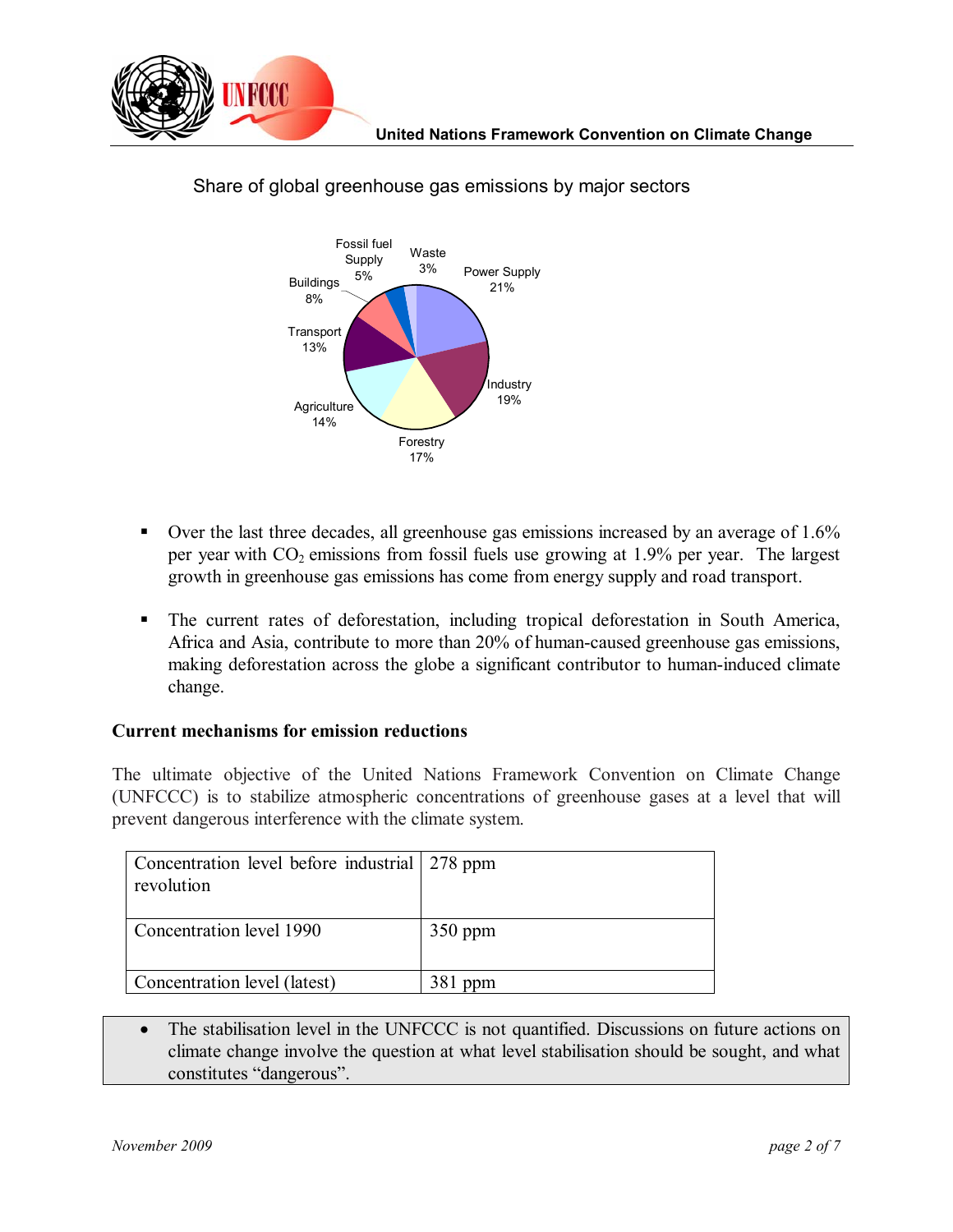

- According to the **most stringent scenario of the IPCC,** a long term goal in line with the latest science would include:
	- A peak in emissions in the **next 10 15 years**
	- And a decline of **50% over 2000 levels by 2050**
	- $\blacksquare$  This would stabilise emissions at around 450 parts per million CO<sub>2</sub> eq in the atmosphere **and correspond to a 2 - 2.4**°**C rise in temperatures.**

# *Commitments under the UNFCCC*

The UNFCCC sets an overall framework for international efforts to tackle the challenge of climate change. Parties to the Convention agreed to a number of commitments to address climate change:

- o To develop and periodically submit national reports containing information on the greenhouse gas emissions of that Party and describing the steps it has taken and plans to take to implement the Convention.
- o To put in place national programmes and measures to control emissions and to adapt to the impacts of climate change.
- o To promote the development and use of climate-friendly technologies and the sustainable management of forests and other ecosystems.
- Developing countries (termed Non-Annex I countries under the Convention), did not make commitments to reduce or limit greenhouse gas emissions at the time when the Convention was being negotiated. The Convention applies the principle of "common but differentiated responsibilities".
- As a result, industrialized countries, called Annex I Parties under the Convention, have additional commitments:
	- o Undertake policies and measures with the specific aim of returning their greenhouse gas emissions to 1990 levels by 2000.
	- o Provide more frequent and more detailed national reports and must separately provide yearly reports on their national greenhouse gas emissions.
	- o Promote and facilitate the transfer of climate friendly technologies to developing countries and to countries with economies in transition.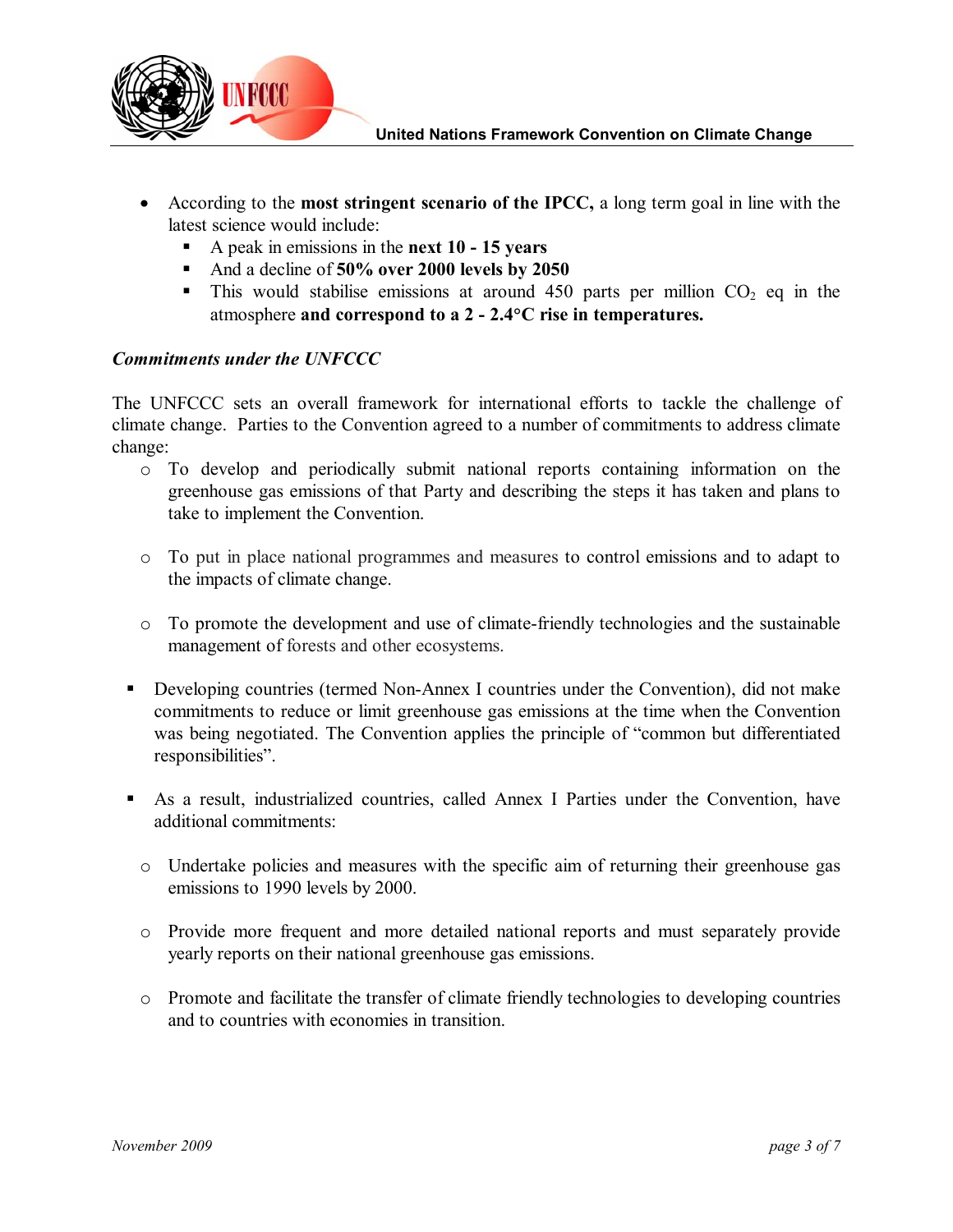

# *Commitments under the Kyoto Protocol*

The Kyoto Protocol shares the Convention's ultimate objective**.** It builds upon and enhances many of the commitments already in place under the Convention. Under the Protocol, 37 Annex I Parties agreed to:

- o Specific binding emission targets to be achieved in the 2008 2012 commitment period, which will reduce emissions from these Parties by about 5% from 1990 levels.
- o Targets can be achieved by domestic action and by the use of international market mechanisms. (Note: in 2001, the US indicated it would not ratify the Protocol)

## *The Market Mechanisms and the Carbon Market*

The Kyoto Protocol introduced three innovative mechanisms, by which Annex I Parties can lower their cost of achieving emissions targets.

The mechanisms enable countries to access cost-effective opportunities to reduce emissions, or to remove carbon from the atmosphere in other countries:

- 1. The **Clean Development Mechanism (CDM)**
	- Funding sustainable development projects in non-Annex I Parties that reduce emissions (or enhance sinks through afforestation or reforestation.)

#### 2. **Joint Implementation (JI)**

- Funding projects in countries with economies in transition (EITs).
- 3. **Emissions Trading**, which allows Annex I Parties to trade credits or emission allowances among themselves.
	- The Kyoto Protocol constitutes important progress in the global architecture, especially by initiating a global carbon market, but is a modest first step in climate change abatement. As the latest science points out, much more is needed.

#### **Progress made to date, i.e. before the first commitment period of the Kyoto Protocol**

The most recent UNFCCC emissions data is for 2007, includes the US and Australia and indicates the following:

o Overall, Annex I (industrialised) Parties are on track to meet their emission reduction commitments, with a decrease of 4.0% during the period 1990-2007.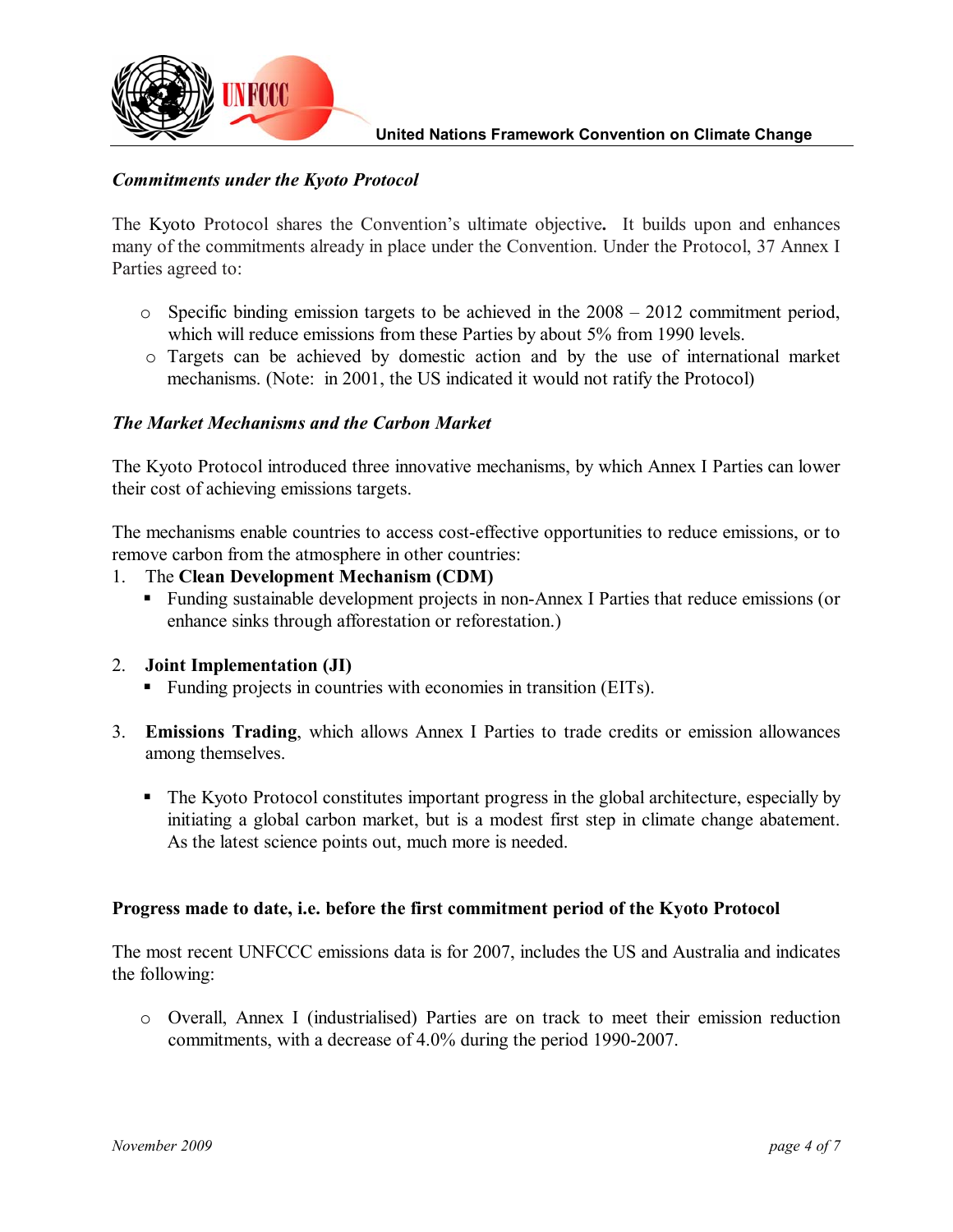

However, much of this reduction comes from the economic decline of economies in transition (countries in eastern and central Europe) in the 1990s and since 2000, the emissions have also been growing for this group  $(+3%)$ .

## **Projections for Kyoto Protocol ratifiers**

For the group of countries that have ratified the Kyoto Protocol, **reductions of 11%** are projected for the first Kyoto commitment period from 2008 to 2012, provided policies and measures planned by these countries are put in place.

## **Emissions from Developing countries**

- Emissions from developing countries are projected to significantly increase in the near future.
- Many developing countries are taking mitigation action, including the scaling up of renewables in energy generation or energy efficiency targets.

#### **Future mitigation action in a post-2012 framework**

- Deep emission cuts by industrialised countries are needed and these countries must continue to take the lead in mitigation, given their historic responsibility and economic capabilities.
- A future climate change regime will require further engagement of developing countries, in particular those whose emissions already, or will in the near future, significantly contribute to atmospheric concentrations. This will be important given projected economic growth and energy demand in developing countries.
	- Developing countries may need incentives to limit their emissions while safeguarding economic growth and poverty eradication.
	- The UNFCCC acknowledges the need to protect forests as part of efforts to combat climate change.
		- Tropical deforestation was excluded from the Kyoto Protocol due to controversies surrounding sovereignty, scientific uncertainty and implications for efforts to reduce fossil fuel emissions.
		- Discussions on reducing emissions from deforestation in developing countries are now underway within the UNFCCC process, at the initiative of developing countries.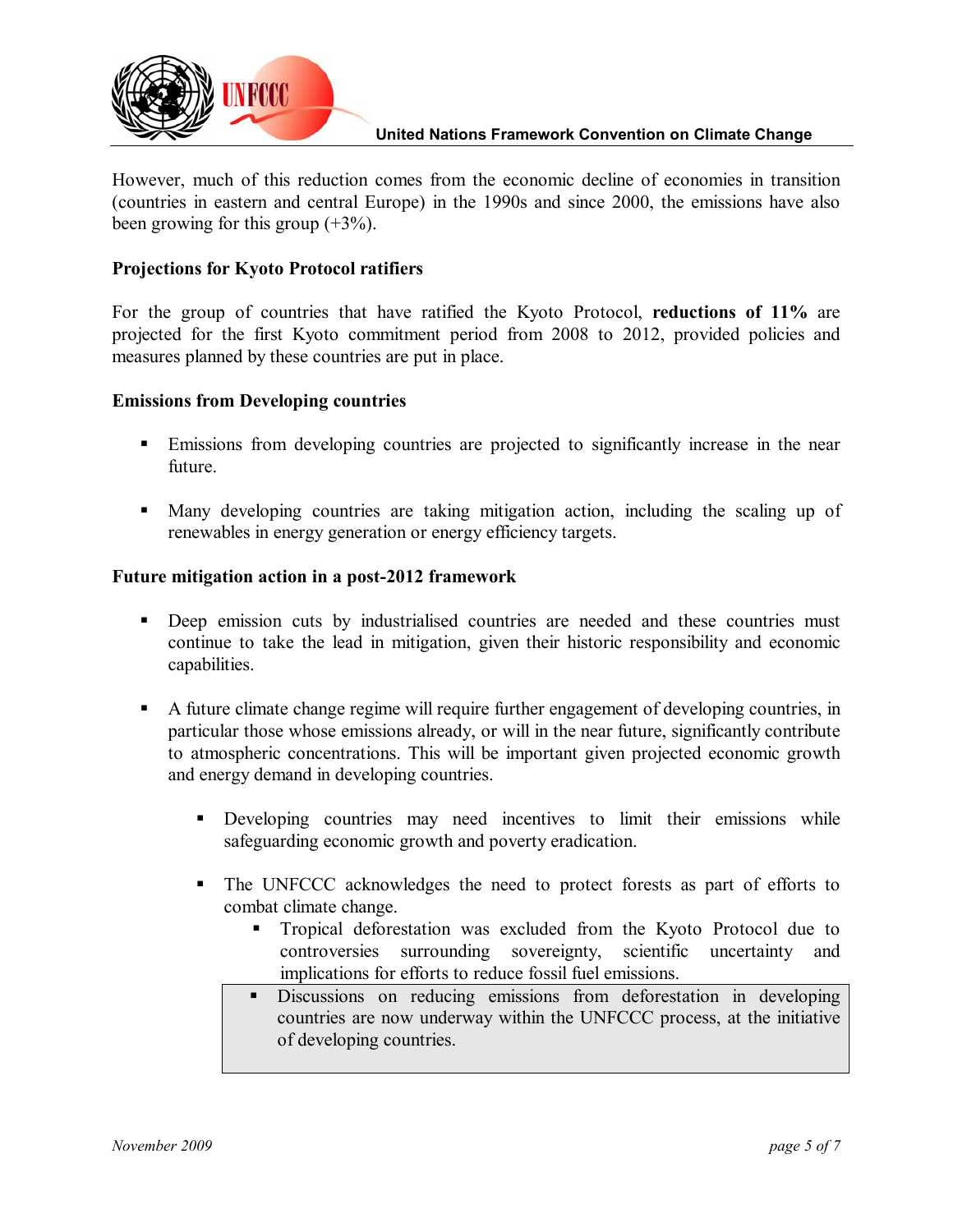

- According to the Intergovernmental Panel on Climate Change (IPCC), there is significant mitigation potential, including with the increased use of clean technologies and improved energy efficiency, for all sectors. Mitigation costs in 2030 would not exceed 3% of global GDP. Available mitigation options can yield multiple societal and environmental benefits.
- The carbon market has great potential for cost-effective mitigation, but needs long-term policy certainty in demand beyond 2012 to continue to deliver.